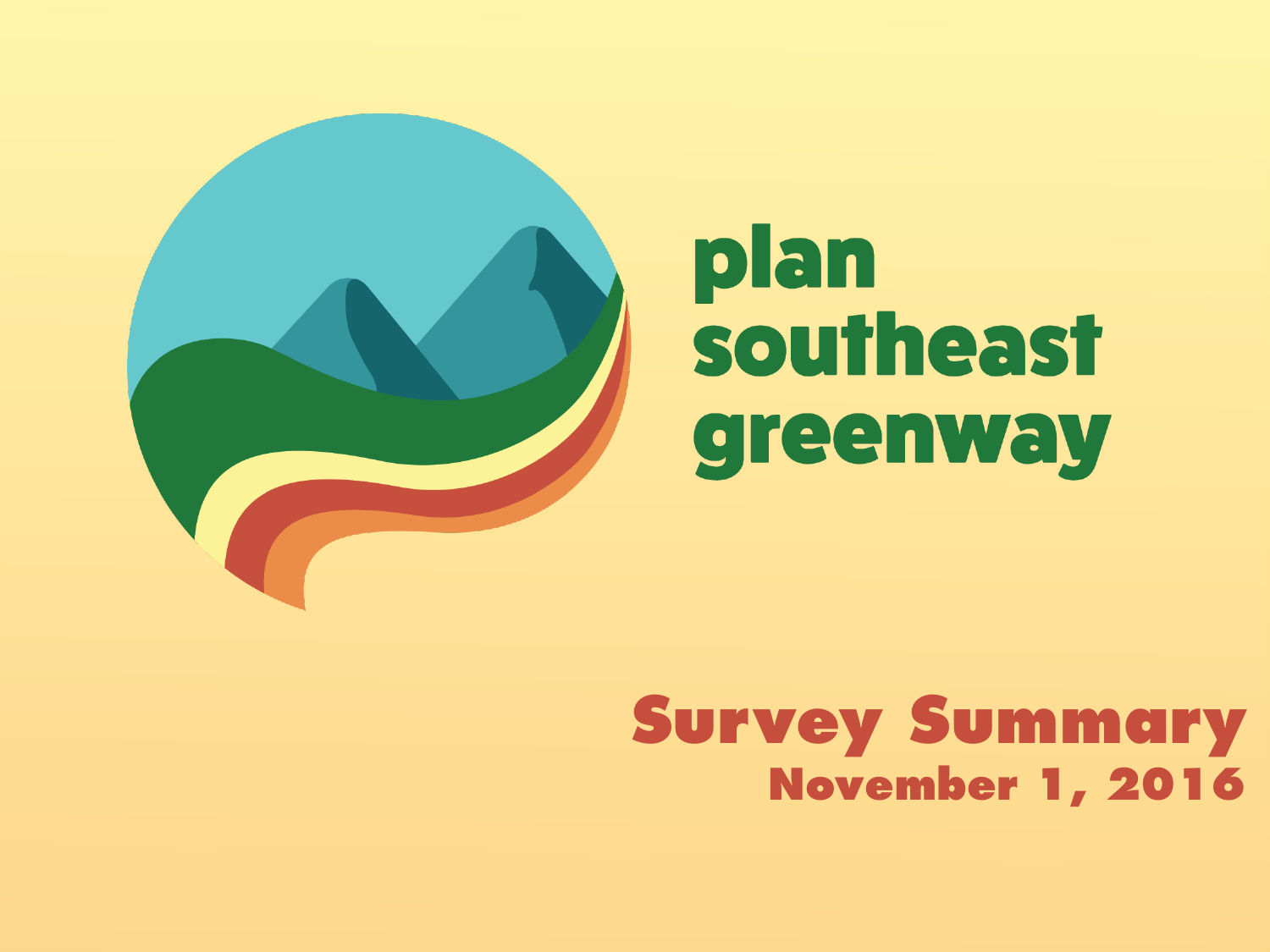## **Survey Overview**



- **Survey on draft guiding principles and land use and circulation alternatives**
- **Attendees at Community Workshop 2 on October 8, 2016 completed surveys**
- **The survey was available online (Oct 10 -26)**
- **Intercept surveys also conducted in several Santa Rosa locations on three days**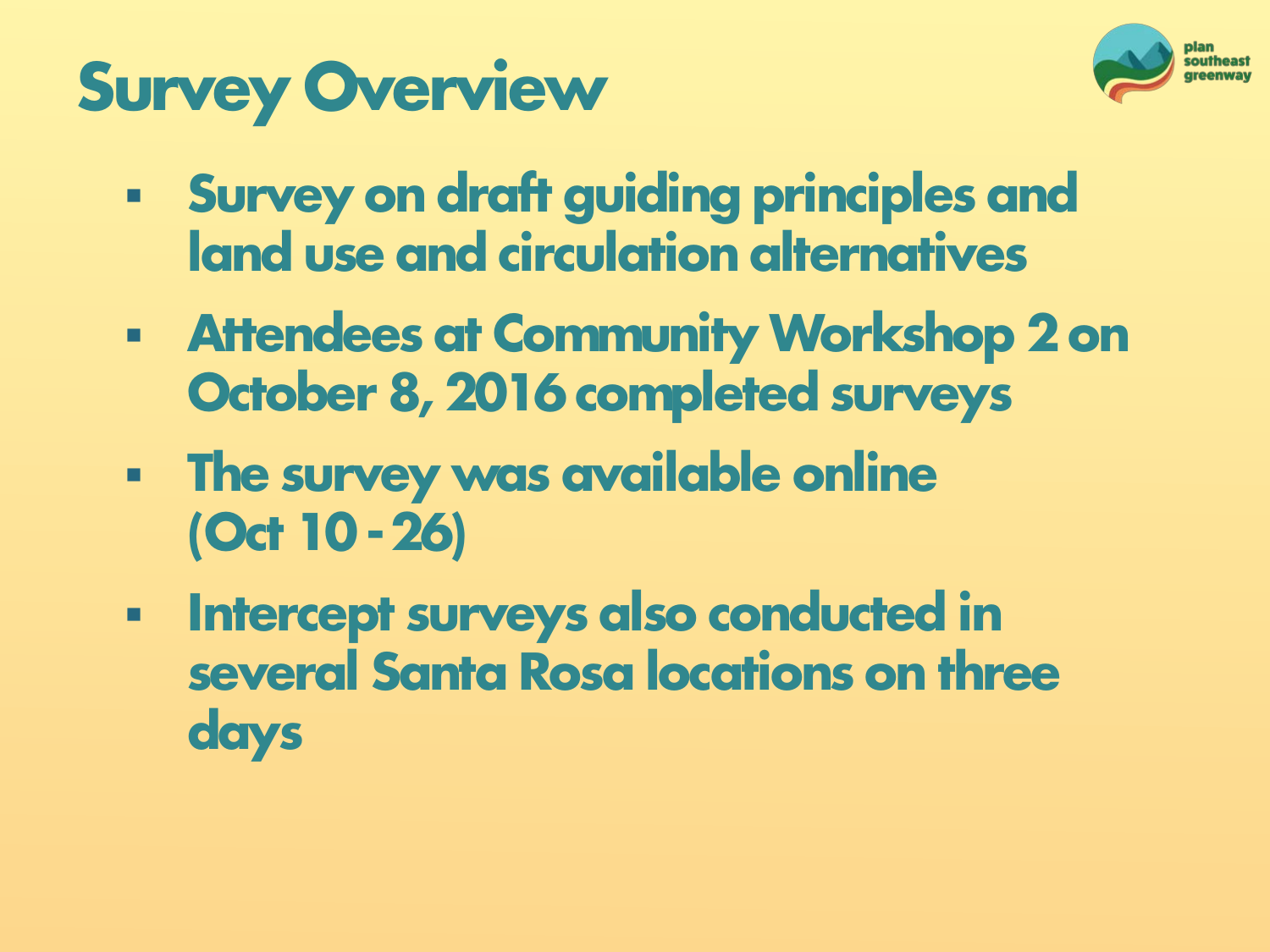



- **Received 398 complete survey responses:**
	- **71 at workshop**
	- **16 at intercept locations**
	- **52 mailed, dropped off, or faxed**
	- **259 online**
- **23 were incomplete**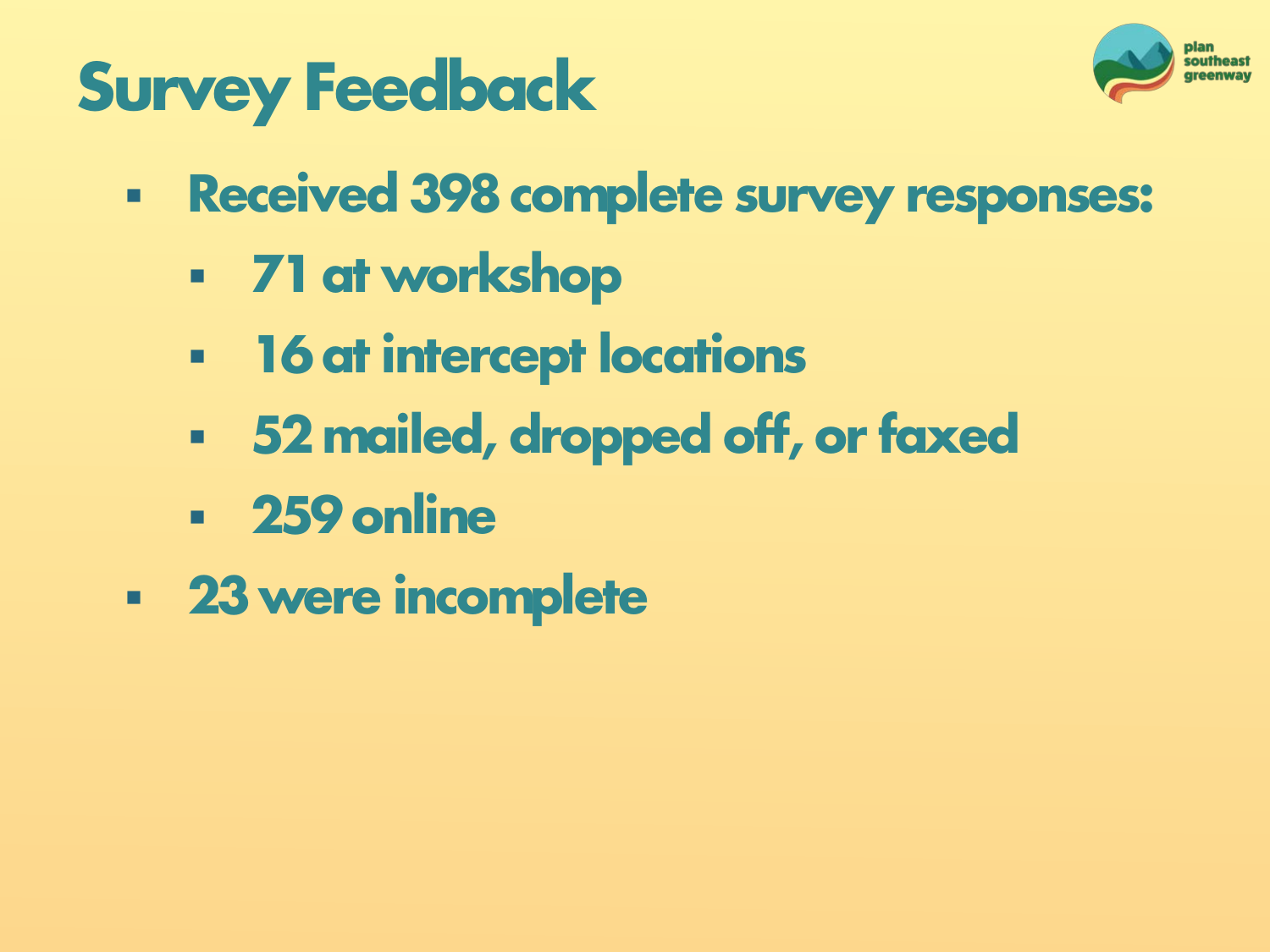

## **Guiding Principles Feedback**

- **Respondents ranked the draft guiding principles in order of highest priority**
- **Were also able to write in changes/additions to the principles**
- **The following page shows how the guiding principles were prioritized by the survey respondents**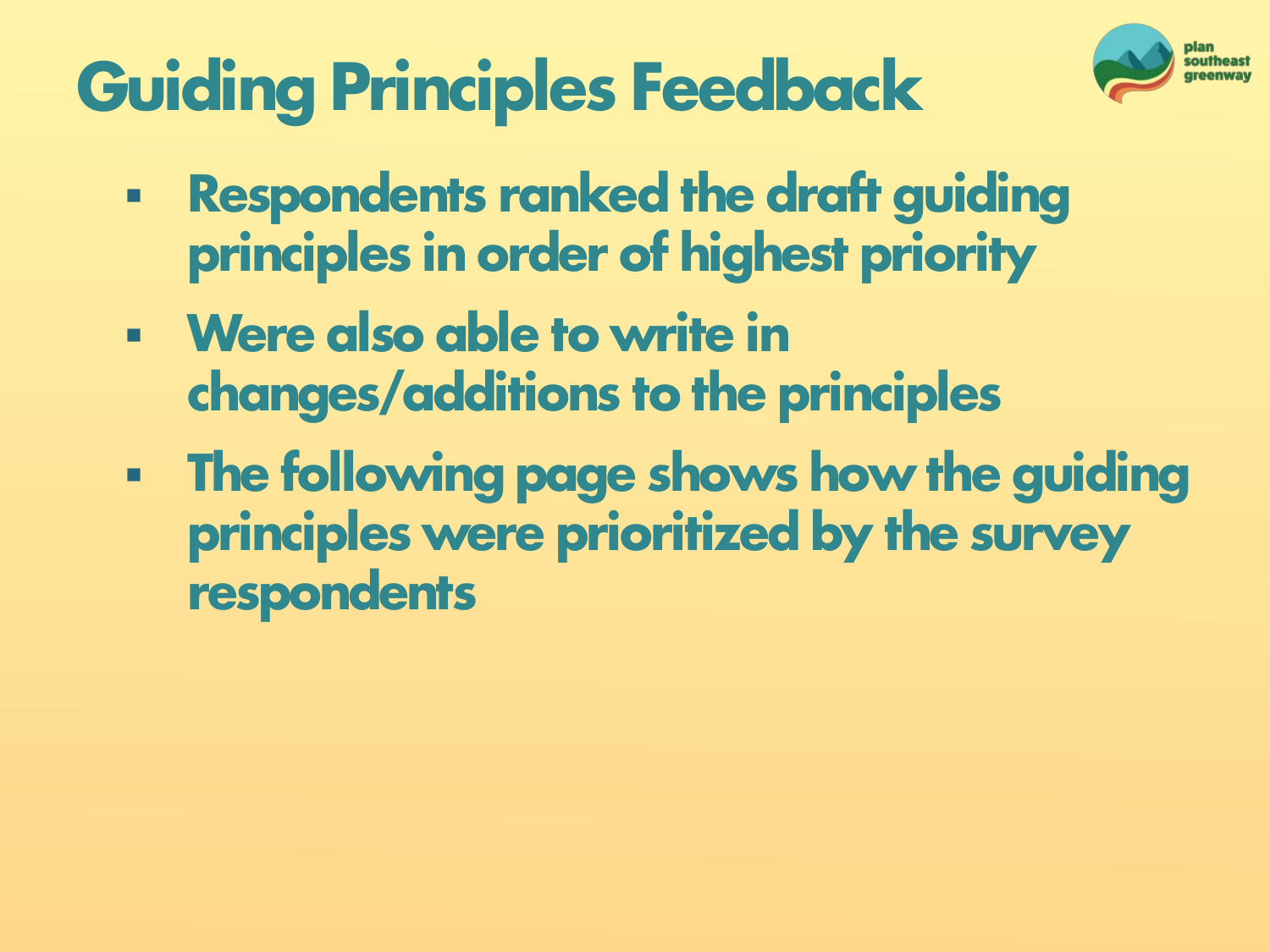## **Guiding Principles Prioritized**



- **1. The Greenway provides a continuous, non-motorized transportation connection from Spring Lake Regional Park to Farmers Lane, as well as to downtown Santa Rosa, surrounding neighborhoods and schools, and the regional trail system. (246 votes for highest priority)**
- **2. The Greenway provides open space and active and passive recreation for local residents and visitors. (228 votes for highest priority)**
- **3. The Greenway is developed sustainably to enhance and protect natural resources, promote economic vitality and encourage social equity, and minimize negative impacts on neighbors. (174 votes for highest priority)**
- **4. The community, public agencies and private partners work together on the Greenway's planning, acquisition, development, maintenance, stewardship, safety, and funding. (161 votes for highest priority)**
- **5. Uses on the Greenway are designed to face the Greenway, provide easy access to pathways, maximize views of the hills, promote safety, and preserve the privacy of surrounding neighbors. (147 votes for highest priority)**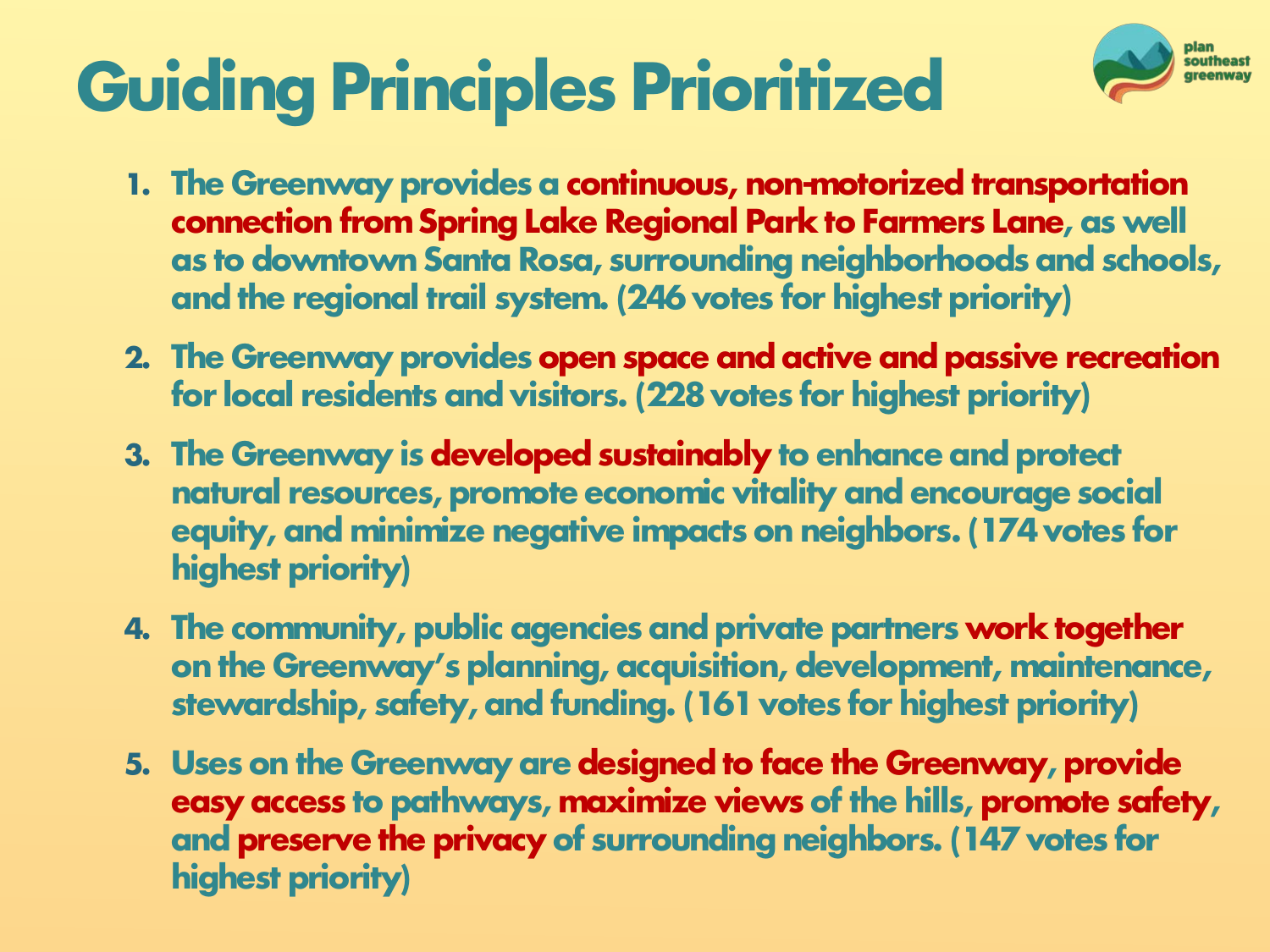## **Alternative 1: Minimal Footprint**



plan southeast greenway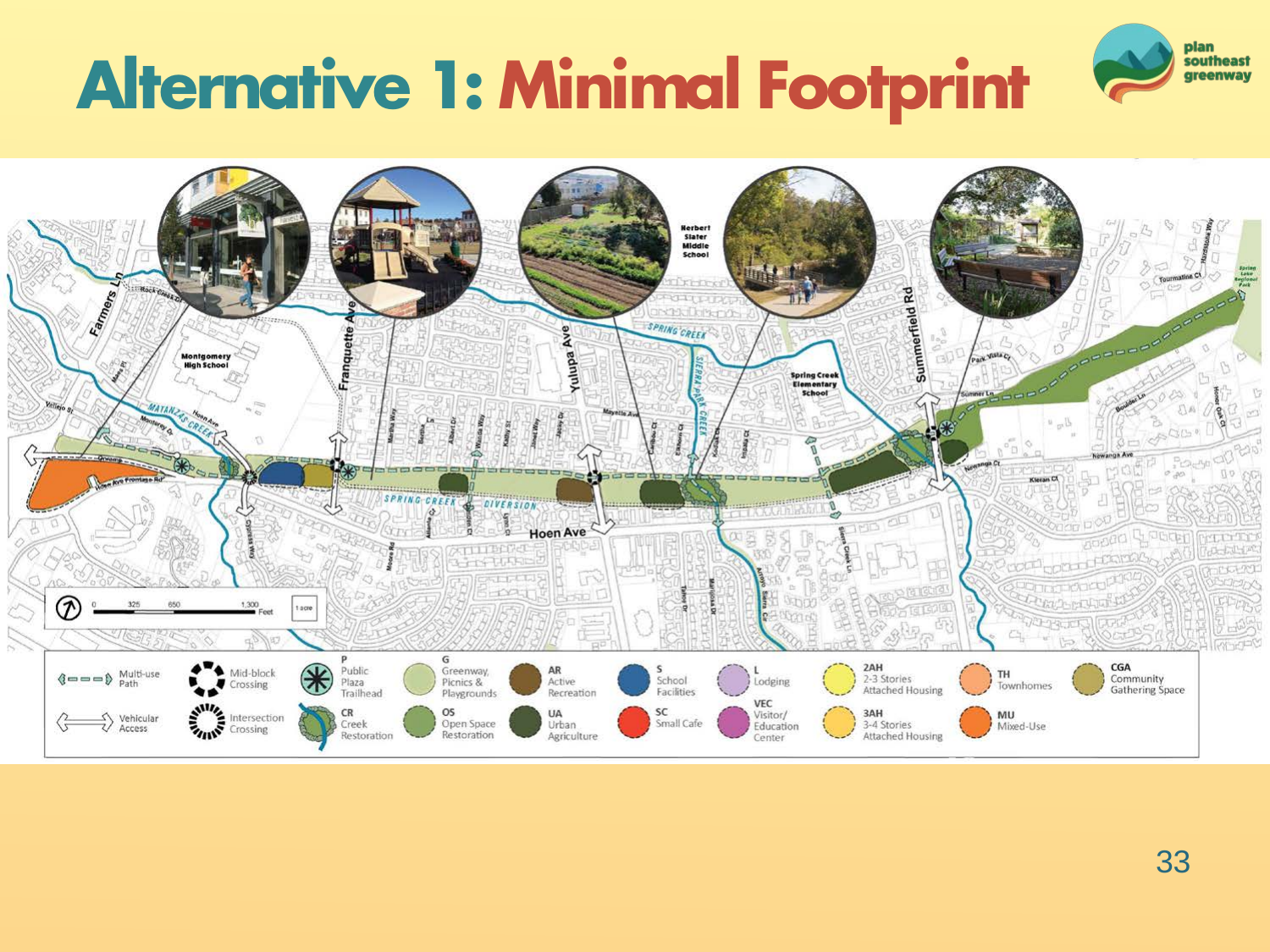## **Alternative 2: Active To Tranquil**



plan southeast greenway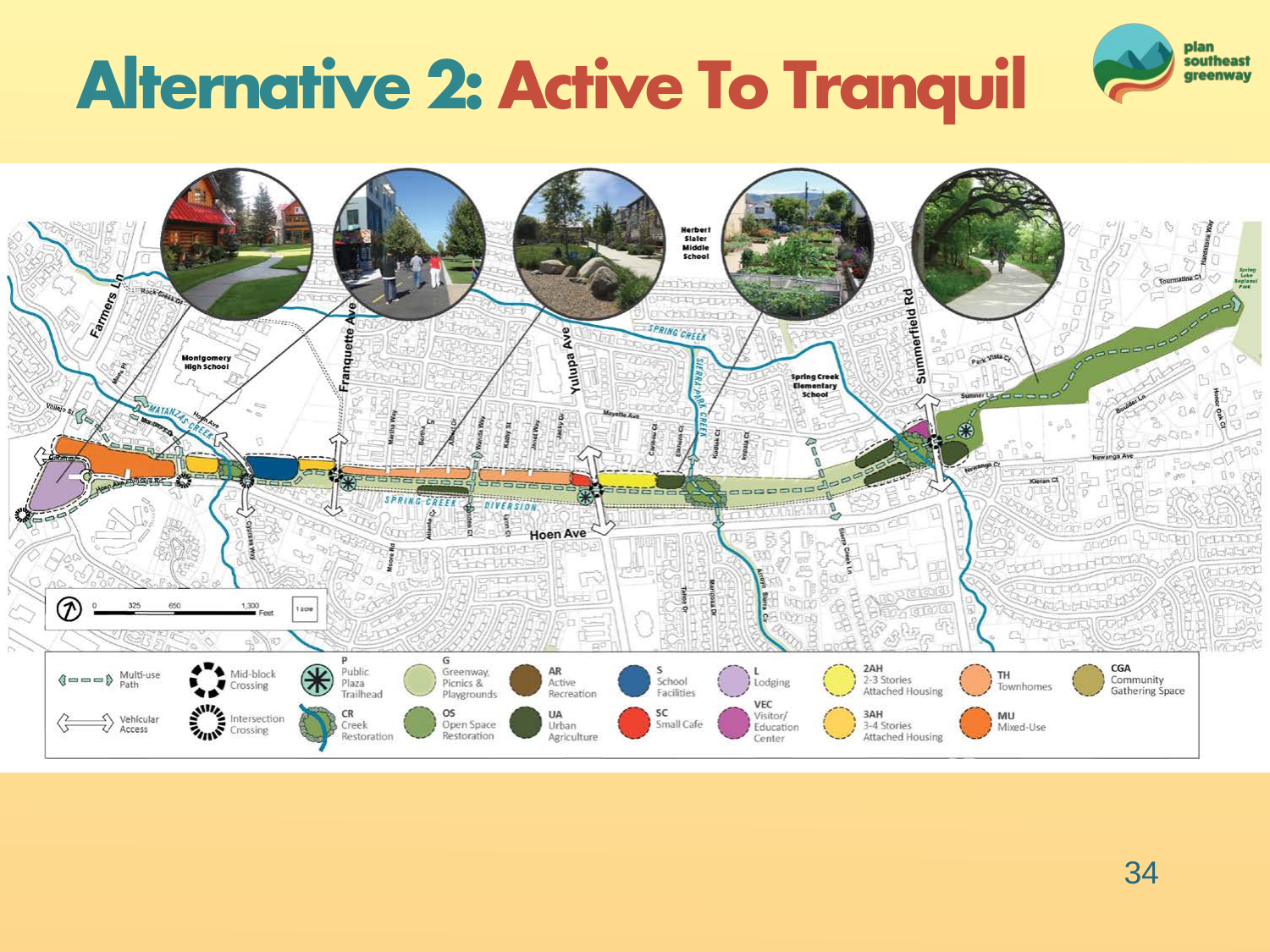### **Alternative 3: Nodes of Activity**



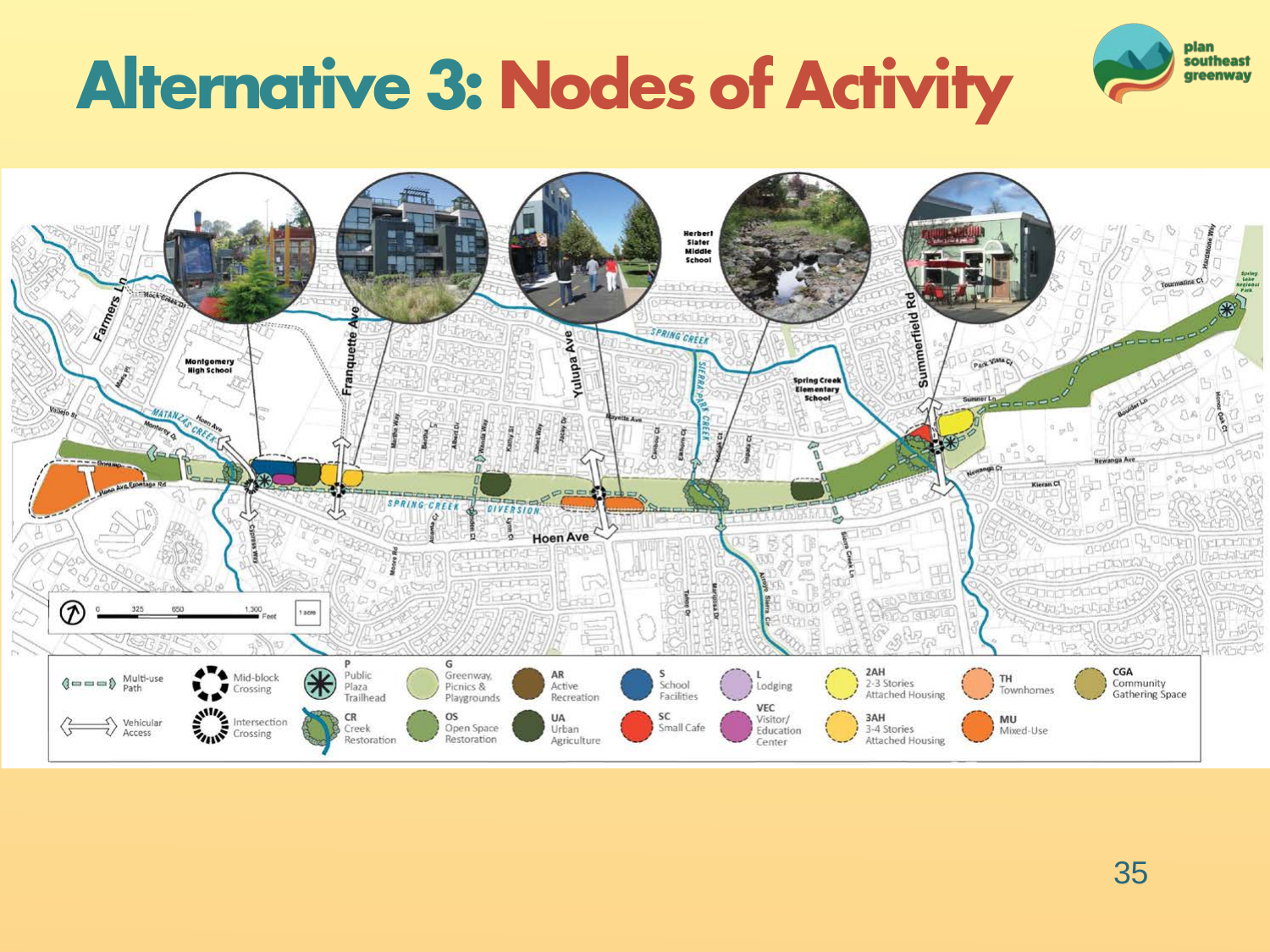### **Land Use Preferences**



### **Comparing all 398 Surveys**

#### **West Segment Preferred Land Uses**



#### **Central Segment Preferred Land Uses**



#### **East Segment Preferred Land Uses**

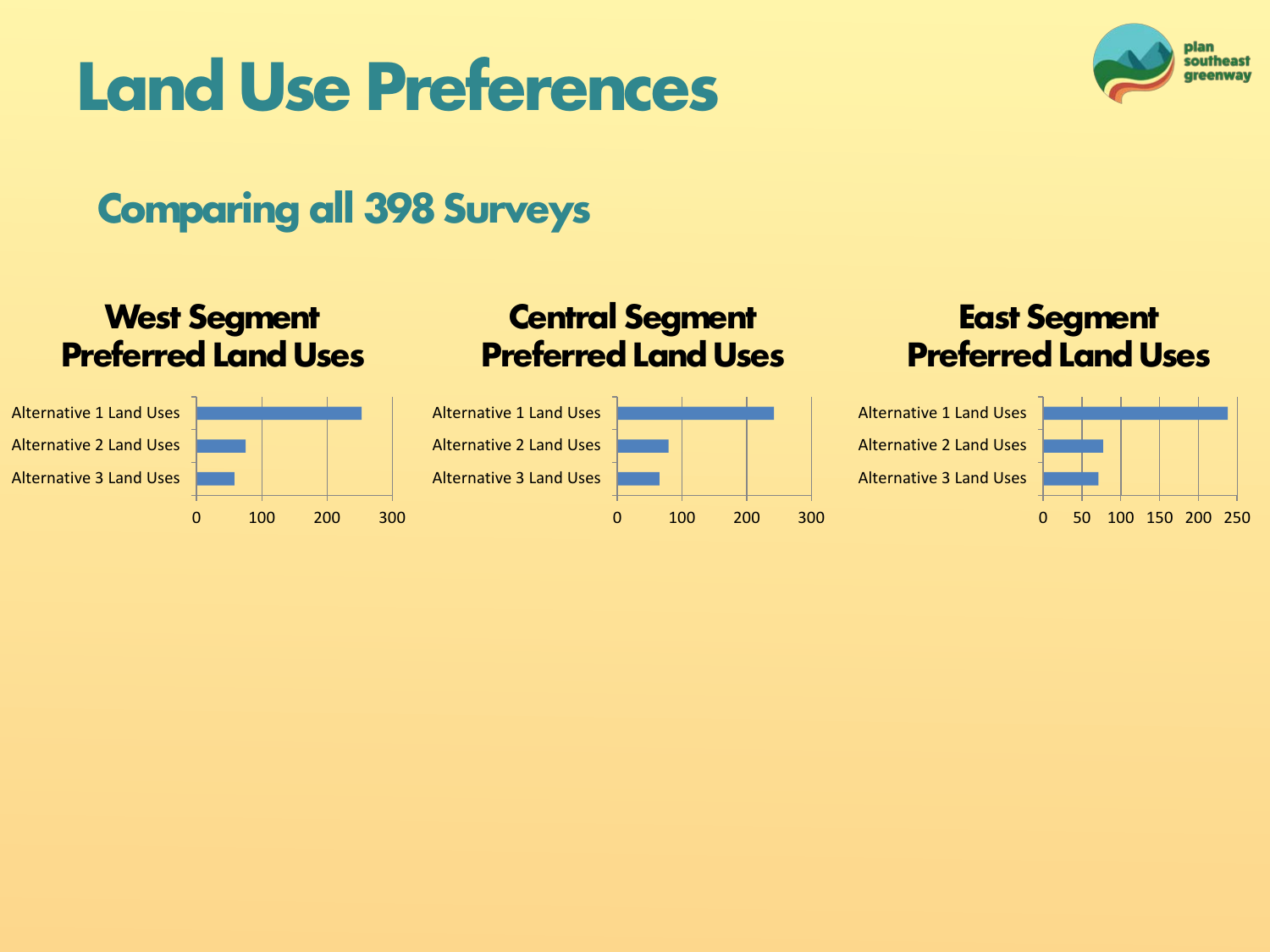### **Circulation Preferences**



### **Comparing all 398 Surveys**

#### **West Segment Preferred Circulation**



#### **Central Segment Preferred Circulation**



#### **East Segment Preferred Circulation**

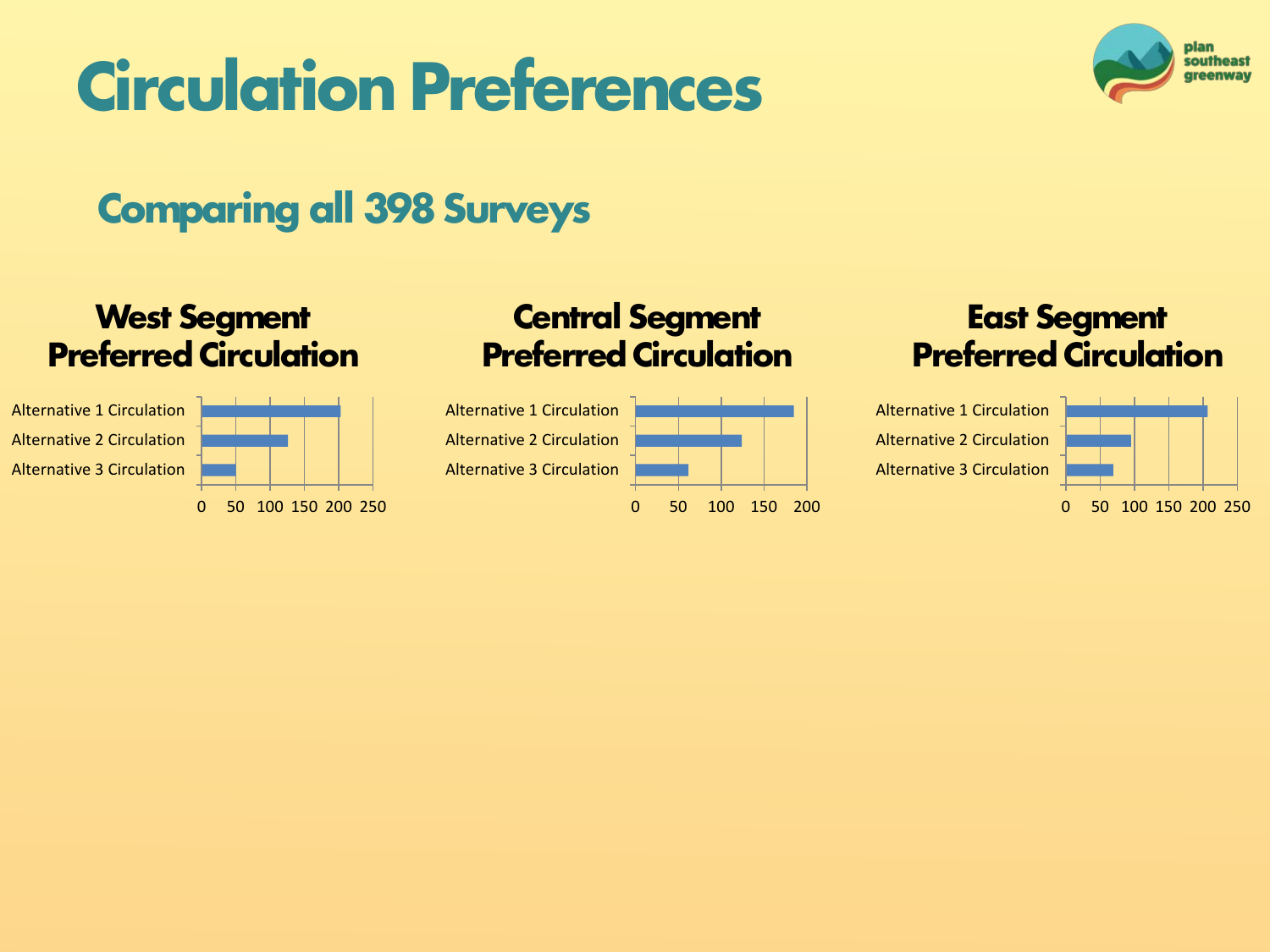

### **Workshop Surveys**

#### **West Segment Preferred Land Uses**



### **Online Surveys**

#### **West Segment Preferred Land Uses**



#### **Central Segment Preferred Land Uses**

#### **East Segment Preferred Land Uses**



#### **Central Segment Preferred Land Uses**



#### **East Segment Preferred Land Uses**